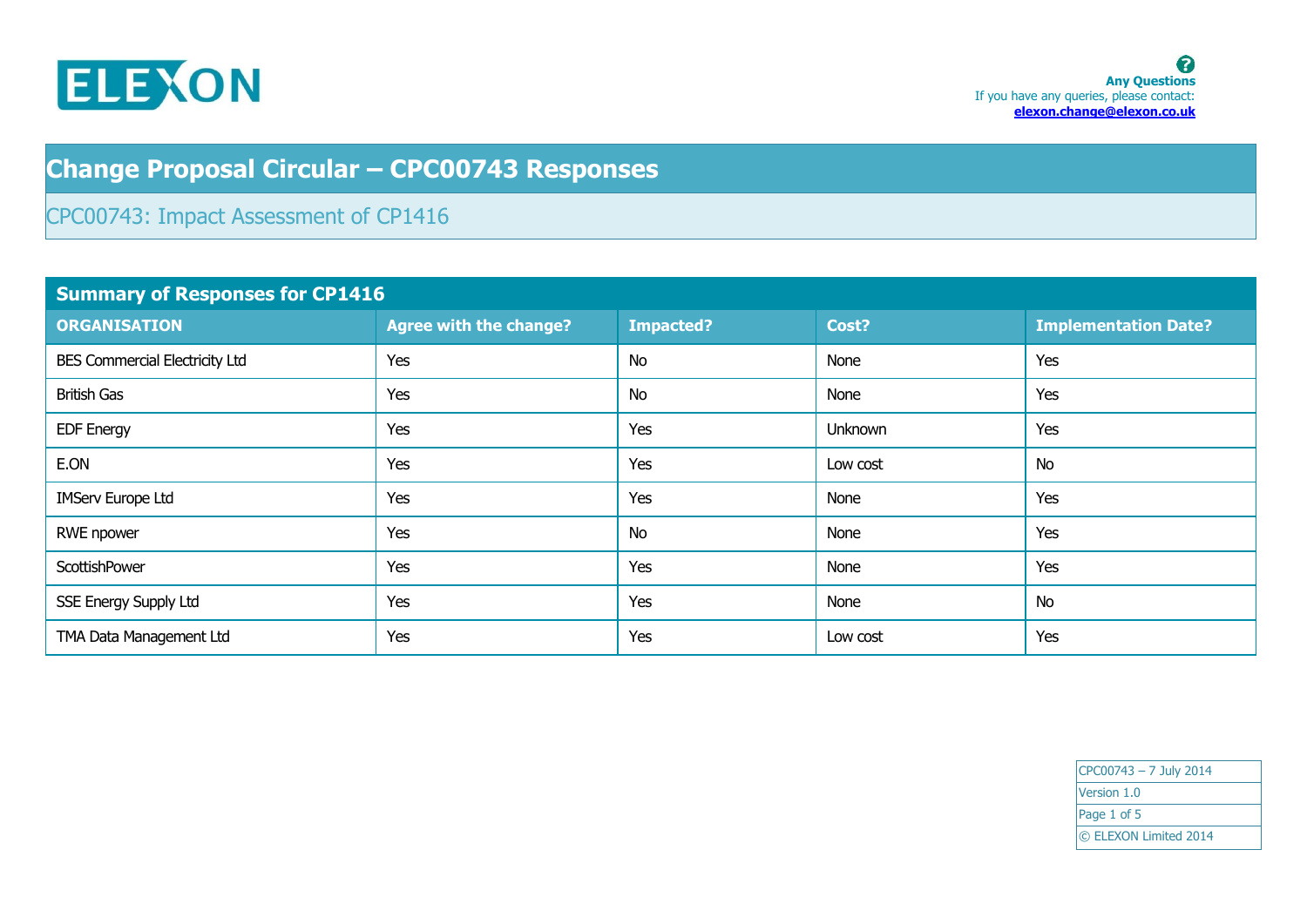

| <b>Detailed Impact Assessment Responses CP1416</b> |                                                                                                                                                                                                                                                                                                                                                                                                  |  |
|----------------------------------------------------|--------------------------------------------------------------------------------------------------------------------------------------------------------------------------------------------------------------------------------------------------------------------------------------------------------------------------------------------------------------------------------------------------|--|
| <b>Organisation</b>                                | <b>Responses/Comments</b>                                                                                                                                                                                                                                                                                                                                                                        |  |
| <b>BES Commercial Electricity Ltd</b>              | Agree with the implementation approach? $-$ Yes<br>Any other comments? - Agree with change because we already treat all remotely isolated smarts as energised.                                                                                                                                                                                                                                   |  |
| <b>British Gas</b>                                 | Agree with the implementation approach? $-$ Yes<br>Any other comments? No comments.                                                                                                                                                                                                                                                                                                              |  |
| <b>EDF Energy</b>                                  | How is your organisation impacted? - Changes will be needed to Supplier and NHHDC systems to accept and process the<br>potential data flow changes required to communicate this additional information.                                                                                                                                                                                          |  |
|                                                    | What are the associated costs on your organisation to implement the change? - At this stage we are unable to provide<br>detail on associated costs for delivering this change.                                                                                                                                                                                                                   |  |
|                                                    | Agree with the implementation approach? $-$ Yes                                                                                                                                                                                                                                                                                                                                                  |  |
|                                                    | Any other comments? - Agree with change because periods of 'disablement' should be accounted for in settlement.                                                                                                                                                                                                                                                                                  |  |
|                                                    | Further work may be required with respect to recording periods of 'disablement'. To ensure that periods of non-consumption are<br>taken into account during settlement, it may be beneficial for the NHHDC to be aware of when the meter was 'disabled' and also<br>when the meter is re-enabled. This does pose further questions where there is a Change of Supplier during the period though. |  |
| E.ON                                               | How is your organisation impacted? $-$ As a Supplier, all remote disable processes will need to be reviewed to confirm that the<br>status of de-energised will not be set.                                                                                                                                                                                                                       |  |
|                                                    | What are the associated costs on your organisation to implement the change? - We do not believe that any of our<br>internal processes would set the status to de-energised, however, a review of internal processes would be required to confirm this                                                                                                                                            |  |

CPC00743 – 7 July 2014 Version 1.0 Page 2 of 5 © ELEXON Limited 2014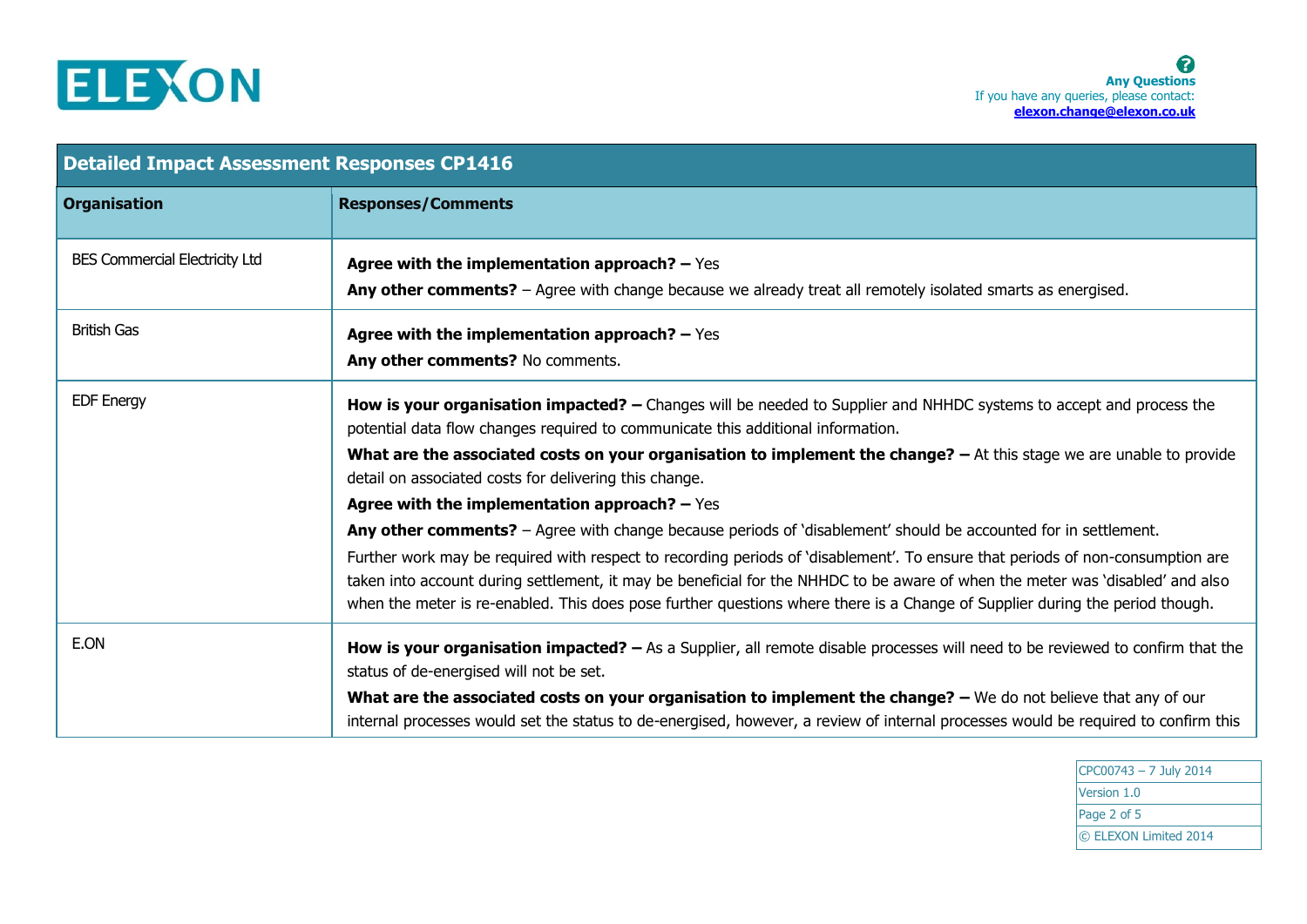

| <b>Detailed Impact Assessment Responses CP1416</b> |                                                                                                                                                                                                                                                                                                                                                                                                                                                                                                                                                                                                                                                                                                                                                                                                                                                                                      |  |
|----------------------------------------------------|--------------------------------------------------------------------------------------------------------------------------------------------------------------------------------------------------------------------------------------------------------------------------------------------------------------------------------------------------------------------------------------------------------------------------------------------------------------------------------------------------------------------------------------------------------------------------------------------------------------------------------------------------------------------------------------------------------------------------------------------------------------------------------------------------------------------------------------------------------------------------------------|--|
| <b>Organisation</b>                                | <b>Responses/Comments</b>                                                                                                                                                                                                                                                                                                                                                                                                                                                                                                                                                                                                                                                                                                                                                                                                                                                            |  |
|                                                    | which would equate to 2 weeks man hours<br>Agree with the implementation approach? $-$ No. Although we believe that this change will not require system changes its<br>association to CP1417 would require significant work. We believe that this change should be implemented in the November 2015<br>release with CP1415 and CP1417.<br>Any other comments? - No comments.                                                                                                                                                                                                                                                                                                                                                                                                                                                                                                         |  |
| <b>IMServ Europe Ltd</b>                           | How is your organisation impacted? - As a NHHMO we need to ensure ES for remotely disabled sites remains at E and as a<br>NHHDC to need to recognise and process valid zero advances on remotely disabled sites.<br>What are the associated costs on your organisation to implement the change? - None<br>Agree with the implementation approach? $-$ Yes<br>Any other comments? - Change provides clarification in an area where things are not clear.                                                                                                                                                                                                                                                                                                                                                                                                                              |  |
| RWE npower                                         | Agree with the implementation approach? - Yes - Npower agree that remotely disabled meters should be treated as<br>energised.<br>Any other comments? - Meter Operator has always been aware that unless the mains fuse is removed; that a site will always be<br>classed as energised for the purpose of safety etc. Npower would like to state to the BSCP 514 as absolute confirmation. The<br>DYYYY flow which is to be introduced in February 15; could and should have also captured the remote disabled status to send to<br>the MOP. Although MOP will always work from the Energisation status only; it does no harm to also know if the meter is shut<br>down as this would help MOP handle any queries received and any on site activity.<br>This should not impact the approach to the way Risk Assessments are performed on site as the operator should still and always |  |

CPC00743 – 7 July 2014 Version 1.0 Page 3 of 5 © ELEXON Limited 2014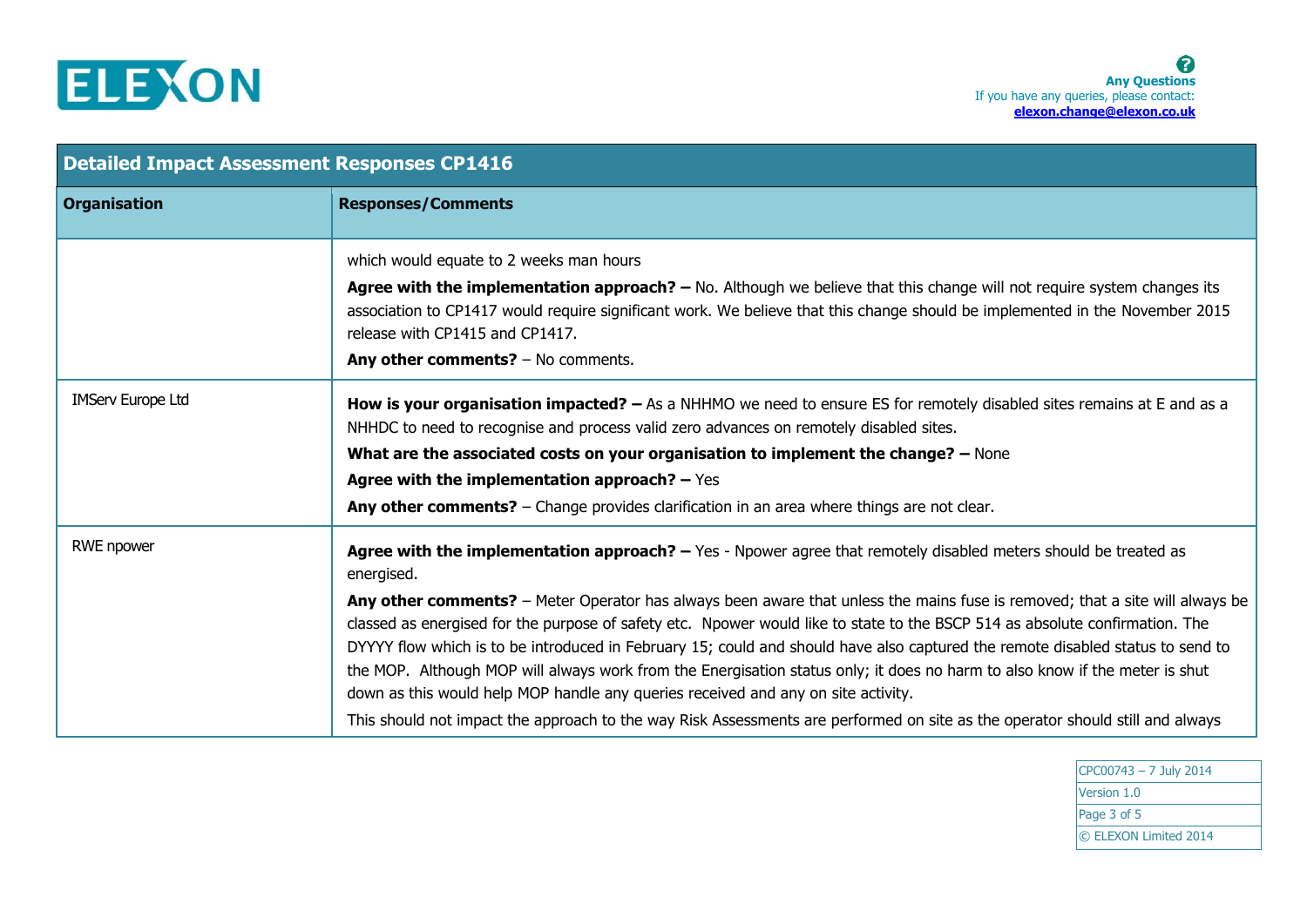

| <b>Detailed Impact Assessment Responses CP1416</b> |                                                                                                                                                                                                                                                                                                                                                                                                                                                                                                                                                                                                                                                                                                                                                                  |  |
|----------------------------------------------------|------------------------------------------------------------------------------------------------------------------------------------------------------------------------------------------------------------------------------------------------------------------------------------------------------------------------------------------------------------------------------------------------------------------------------------------------------------------------------------------------------------------------------------------------------------------------------------------------------------------------------------------------------------------------------------------------------------------------------------------------------------------|--|
| <b>Organisation</b>                                | <b>Responses/Comments</b>                                                                                                                                                                                                                                                                                                                                                                                                                                                                                                                                                                                                                                                                                                                                        |  |
|                                                    | confirm the Energisation status before performing any work regardless of the status of the meter.<br>Currently npower domestic are currently not planning to use the functionality of remotely disabling meters, however, Npower will<br>still need to consider the changes in industry regulation to ensure that we are compliant.<br>In future releases, we would need to investigate functionality to retrieve zero advances from remotely disabled sites, and to ensure<br>that the NHHDC is notified of this, so that zero advances do not fail validation. Consideration will be required in SAP ISU and MDMS<br>relating to how remotely disabled meters will be flagged, treated as energised, and to ensure that MROs are generated for these<br>sites. |  |
| ScottishPower                                      | <b>How is your organisation impacted?</b> $-$ As per Q1, from a Supplier perspective we could incur charges that may not be<br>recoverable.<br>What are the associated costs on your organisation to implement the change? $-$ No comment.<br>Agree with the implementation approach? $-$ Yes<br>Any other comments? - While we support the change, we would comment that from a Supplier perspective, if a site is<br>recognised as energised the Supplier will still be liable for DUoS standing charges, which may not be recoverable from a customer.<br>If the site is deemed to be de-energised then no such charges would be applied.                                                                                                                     |  |
| <b>SSE Energy Supply Ltd</b>                       | How is your organisation impacted? $-$ As a Supplier.<br>What are the associated costs on your organisation to implement the change? - None.<br>Agree with the implementation approach? If not, why? - No. Implementing this change in February 2016 would be a more<br>sensible approach. There are a high number of changes being implemented in February 2015, many of which can be justified. In<br>this case, CP1415, CP1416 and 1417 could be implemented in February 2016 without detrimentally impacting the Smart<br>CPC00743 - 7 July 2014                                                                                                                                                                                                             |  |

CPC00743 – 7 July 2014 Version 1.0 Page 4 of 5 © ELEXON Limited 2014